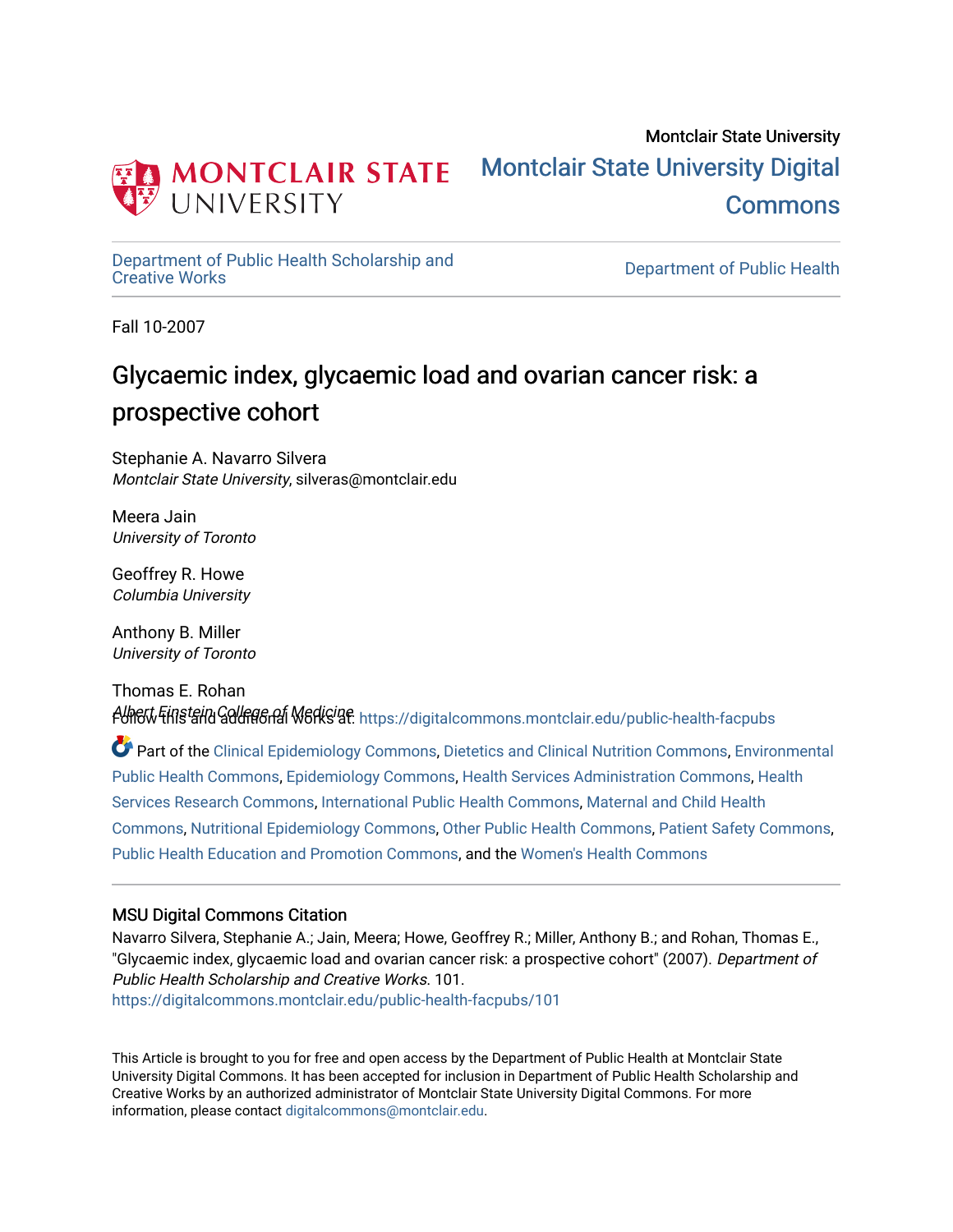## Glycaemic index, glycaemic load and ovarian cancer risk: a prospective cohort study

Stephanie AN Silvera<sup>1,</sup>\*, Meera Jain<sup>2</sup>, Geoffrey R Howe<sup>3</sup>, Anthony B Miller<sup>2</sup> and Thomas E Rohan<sup>4</sup>

<sup>1</sup>Department of Health and Nutrition Science, Montclair State University, 1 Normal Avenue, University Hall, Room 4171, Montclair, NJ 07043, USA: <sup>2</sup>Department of Public Health Sciences, University of Toronto, Toronto, Canada:  $^3$ Department of Epidemiology, Mailman School of Public Health, Columbia University, New York, NY, USA: 4 Department of Epidemiology and Population Health, Albert Einstein College of Medicine, Bronx, NY , USA

#### Submitted 5 December 2005: Accepted 8 December 2006: First published online 2 March 2007

#### **Abstract**

Background: There is some evidence that plasma insulin levels might influence ovarian cancer risk. Glyacemic index (GI) and glycaemic load (GL) are measures that allow the carbohydrate content of individual foods to be classified according to their postprandial glycaemic effects and hence their effects on circulating insulin levels. Therefore, we examined ovarian cancer risk in association with GI and GL, and intake of dietary carbohydrate and sugar.

Methods: The study was conducted in a prospective cohort of 49 613 Canadian women enrolled in the National Breast Screening Study (NBSS) who completed a selfadministered food-frequency questionnaire (FFQ) between 1980 and 1985. Linkages to national mortality and cancer databases yielded data on deaths and cancer incidence, with follow-up ending between 1998 and 2000. Data from the FFQ were used to estimate overall GI and GL, and Cox proportional hazards models were used to estimate hazard ratios (HRs) and 95% confidence intervals (CIs) for the association between energy-adjusted quartile levels of GL, overall GI, total carbohydrates, total sugar and ovarian cancer risk.

Results: During a mean 16.4 years of follow-up, we observed 264 incident ovarian cancer cases. GI and total carbohydrate and sugar intakes were not associated with ovarian cancer risk in the total cohort. GL was positively associated with a 72% increase in risk of ovarian cancer (HR = 1.72, 95% CI = 1.13–2.62,  $P_{\text{trend}} = 0.01$ ) and the magnitude of the association was slightly greater among postmenopausal  $(HR = 1.89, 95\% CI = 0.98 - 3.65, P<sub>trend</sub> = 0.03)$  than among premenopausal women  $(HR = 1.64, 95\% \text{ CI} = 0.95 - 2.88, P_{trend} = 0.07).$ 

Keywords Ovarian neoplasms Glycaemic index Glycaemic load **Carbohydrates** Cohort

Conclusions: Our data suggest that consumption of diets with high GL values may be associated with increased risk of ovarian cancer.

Ovarian cancer is the fourth most frequent cause of cancer death among women<sup>1</sup>, with 5-year survival rates averaging between 25 and 30%<sup>2</sup>. Increased ovarian synthesis of sex steroid hormones may contribute to the development of ovarian cancer<sup>3</sup>. Insulin has been shown to stimulate ovarian production of androgens<sup>4,5</sup>, which are direct precursors of oestrogen synthesis. Insulin has also been shown to downregulate synthesis of insulin-like growth factor-binding protein-1 (IGFBP-1), thereby increasing unbound levels of insulin-like growth factor-I (IGF-I) and hence IGF-I activity<sup>6-9</sup>. IGFs, which are produced in the ovaries and elsewhere in the body<sup>1</sup>, have been implicated in ovarian tumorigenesis $^{10}$ .

The glycaemic index (GI) is a means of classifying the carbohydrate content of individual foods according to their postprandial glycaemic effects and hence their effects on blood insulin levels $11-13$ . Low-GI diets are associated with a relatively low postprandial rise in insulin<sup>14</sup>, and high-GI diets are associated with hyperinsulinae $mia<sup>11,15,16</sup>$ . Glycaemic load (GL) is a measure of the total glycaemic effect of the diet. It can be estimated using both GI values and the carbohydrate content of  $foods<sup>15</sup>$ , and therefore it reflects both the type and the amount of dietary carbohydrate consumed. Given the effects of high-GI and high-GL diets on circulating insulin levels, it is conceivable that such diets might be associated with an increased risk of ovarian cancer via modulation of ovarian oestrogen synthesis<sup>3</sup>.

To date, it appears that the relationship between overall GI and GL and ovarian cancer risk has been examined in only one epidemiological study<sup>17</sup>. In that investigation, a case–control study in Italy, the authors found statistically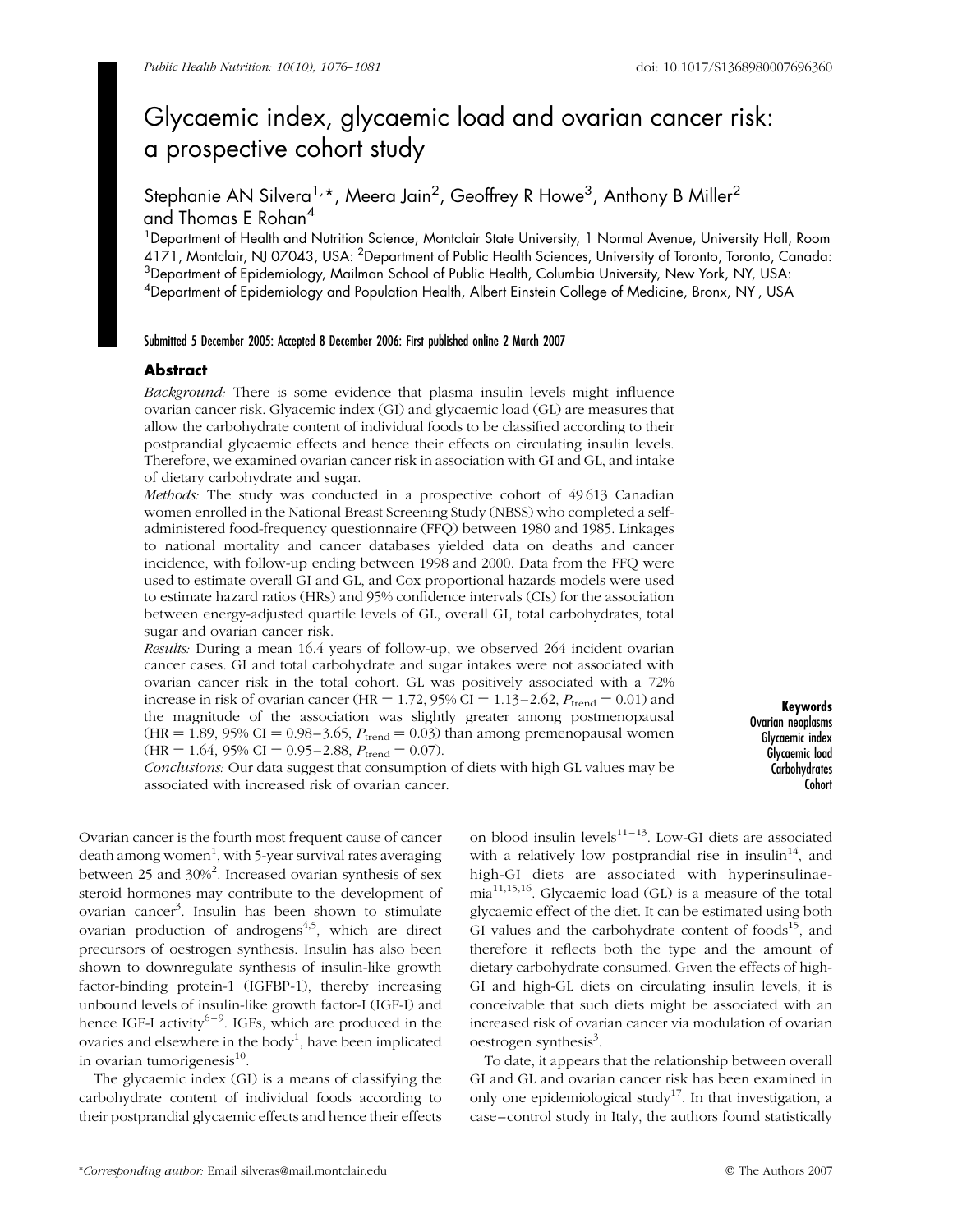significant positive associations between GI, GL, total carbohydrate intake and ovarian cancer risk $^{17}$ . Given the current lack of data regarding these relationships, we examined the relationship between overall GI and GL, as well as total carbohydrate and total sugar consumption (included because of their strong association with postprandial insulin response<sup>18,19</sup>), and ovarian cancer risk in a prospective cohort study of Canadian women.

### Materials and methods

#### Study population

The design of the study has been described in detail elsewhere<sup>20</sup>. Briefly, 89 835 women aged  $40-59$  years were recruited into the Canadian National Breast Screening Study (NBSS) between 1980 and 1985 from the general Canadian population by various means, including personal invitation by letter, group mailings to employees of large institutions and to members of professional associations, advertisements in newspapers, and public service announcements on radio and television $^{21}$ . Women enrolled in the NBSS were randomised to either the screening arm or the control arm, and were followed-up to assess rates of referral for screening, rates of detection of breast cancer from screening and from community care, nodal status, tumour size and rates of death from all causes and from breast cancer<sup>22</sup>.

### **Questionnaires**

At recruitment into the cohort, participants completed selfadministered questionnaires that sought information on demographic characteristics, lifestyle factors, menstrual and reproductive history, and use of oral contraceptives and replacement oestrogens. Women who reported having regular menstrual periods within the past 12 months were classified as premenopausal. Women whose menstrual periods ceased at least 12 months before enrolment into the study were considered to be post-menopausal $^{23}$ .

Starting in 1982 (i.e. after some participants had completed their scheduled visits to the screening centres), a self-administered food-frequency questionnaire (FFQ) was distributed to all new attendees at all screening centres and to women returning to the screening centres for re-screening<sup>24</sup>. The FFQ sought information on usual portion size and frequency of consumption of 86 food items, and included photographs of various portion sizes to assist respondents with quantifying intake. A comparison between the self-administered questionnaire and a full interviewer-administered questionnaire, which has been subjected to both validity and reliability testing<sup>24</sup> and used in a number of epidemiological studies<sup>25</sup>, revealed that the two methods gave estimates of intake of the major macronutrients and dietary fibre which strongly correlated with each other (correlation coefficients ranged from 0.47 for cholesterol to 0.72 for vegetable protein; for dietary fibre, the correlation coefficient was  $0.70^{24}$ . A total of 49 613 dietary questionnaires were returned and available for analysis.

## Calculation of nutrient intake, overall glycaemic index and glycaemic load

Data from the completed self-administered FFQs were used to estimate daily intake of nutrients using a database for Canadian foods that has been described elsewhere<sup>25</sup>. Data from the FFQ were also used to estimate overall GI and GL. GI values of foods were obtained from published reports based on studies in North America<sup>15</sup>. Total dietary GL was calculated by multiplying the carbohydrate content (in grams) of a standard serving size of a given food item by the number of servings of that food item consumed per day and by its GI value, and then summing the values for all food items reported. Overall GI, a variable that represents the relative proportion of high-GI foods in the diet $^{26}$ , was calculated by dividing the total dietary GL by the total carbohydrate content of the diet. When the reported GI values for foods were observed to vary across studies, we used the mean of the reported values of GI for that food. The main foods contributing to GL in the cohort are listed in a footnote to Table 1.

## Ascertainment of incident ovarian cancer cases and deaths

Incident ovarian cancer cases and deaths amongst cohort members were ascertained, respectively, by means of computerised record linkages to the Canadian Cancer Database and to the National Mortality Database, both of which are maintained by Statistics Canada. The linkages to the databases yielded data on cancer incidence and mortality to 31 December 2000 for women in Ontario, 31 December 1998 for women in Quebec, and 31 December 1999 for women in other provinces.

#### Statistical analysis

Of the 49 613 women for whom dietary data were available, we excluded women with extreme energy intake values (at least three standard deviations above or below the mean value for log<sub>e</sub> caloric intake) ( $n = 502$ ); women with prevalent ovarian cancer at baseline  $(n = 20)$ ; and women who had undergone a bilateral oophorectomy prior to enrolment in the study ( $n = 315$ ). These exclusions left 48 776 women available for analysis, amongst whom there were 264 incident cases of ovarian cancer. Study participants were considered to be at risk from their date of enrolment until the date of diagnosis of ovarian cancer, the date of termination of follow-up (the date to which cancer incidence data were available for women in the corresponding province) or the date of death, whichever occurred earliest.

Cox proportional hazards models (using age as the time scale) were used to estimate hazard ratios (HRs) and 95% confidence intervals (CIs) for ovarian cancer risk in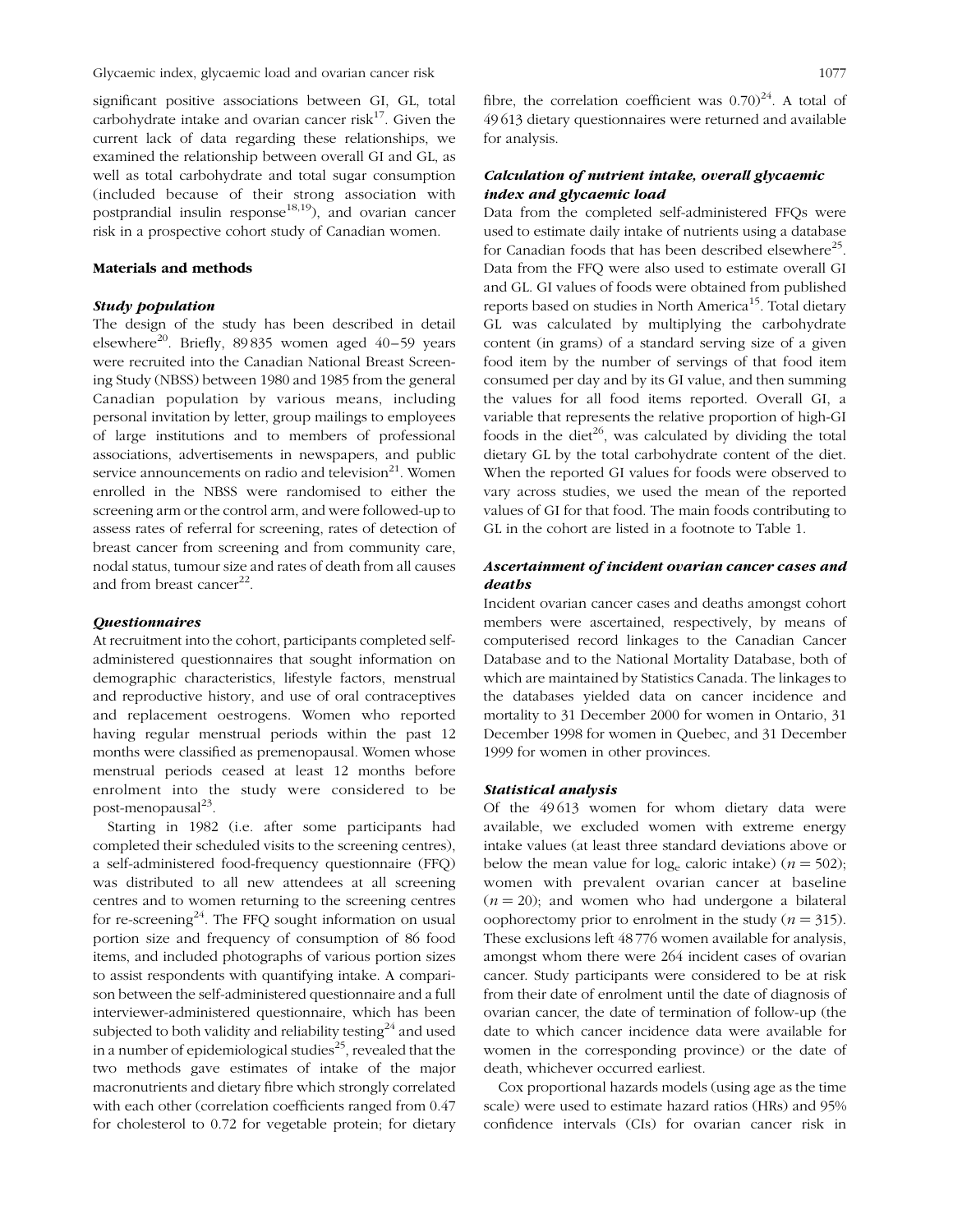Table 1 Age-adjusted baseline distributions of dietary, lifestyle and hormonal factors by quartiles of energy-adjusted glycaemic load\*

|                                                        | Quartiles of energy-adjusted<br>glycaemic load (g day <sup>-1</sup> ) |              |              |              |          |
|--------------------------------------------------------|-----------------------------------------------------------------------|--------------|--------------|--------------|----------|
|                                                        | < 125                                                                 | $125 - 147$  | 148-169      | >169         | P-value  |
| Mean glycaemic load (g day <sup>-1</sup> )             | 103.2 (18.1)†                                                         | 136.3 (6.4)  | 157.5 (6.3)  | 191.0 (20.9) | < 0.0001 |
| Mean overall glycaemic index                           | 73.9 (24.5)                                                           | 79.1 (22.4)  | 80.6 (22.2)  | 82.9 (24.6)  | < 0.0001 |
| Mean total carbohydrates (g day <sup>-1</sup> )        | 153.0 (52.1)                                                          | 185.5 (51.7) | 209.6 (56.2) | 250.2 (80.8) | < 0.0001 |
| Mean total sugar (g day <sup>-1</sup> )                | 61.6 (19.5)                                                           | 77.3 (19.2)  | 85.4 (20.4)  | 99.6 (29.7)  | < 0.0001 |
| Mean total fibre (q day <sup>-1</sup> )                | 17.3(6.2)                                                             | 20.0(6.1)    | 21.4(6.4)    | 22.9(7.7)    | < 0.0001 |
| Mean energy intake (kcal day <sup>-1</sup> )           | 2075 (743)                                                            | 2020 (587)   | 2058 (577)   | 2133 (653)   | < 0.0001 |
| Mean age (years)                                       | 48.1 (5.5)                                                            | 48.5 (5.6)   | 48.7 (5.7)   | 48.9 (5.7)   | < 0.0001 |
| Mean body mass index (kg $m^{-2}$ )                    | 25.1(4.4)                                                             | 25.0(5.0)    | 24.7 (4.3)   | 24.4 (4.5)   | < 0.0001 |
| Ever smoker (%)                                        | 59.9                                                                  | 50.2         | 44.4         | 39.7         | < 0.0001 |
| Any alcohol intake (%)                                 | 80.3                                                                  | 78.4         | 73.6         | 63.4         | < 0.0001 |
| Any vigorous physical activity (%)                     | 56.2                                                                  | 59.4         | 59.8         | 56.6         | 0.46     |
| Age at menarche $\leq$ 12 years (%)                    | 42.6                                                                  | 42.1         | 40.4         | 37.8         | < 0.0001 |
| Ever use of oral contraceptive (%)                     | 63.6                                                                  | 61.5         | 58.6         | 53.9         | < 0.0001 |
| Postmenopausal at baseline (%)                         | 39.1                                                                  | 42.3         | 43.6         | 46.4         | < 0.0001 |
| Ever use of hormone replacement therapy $(\%)\ddagger$ | 49.7                                                                  | 48.7         | 47.9         | 46.5         | 0.002    |
| Parous (%)                                             | 84.6                                                                  | 86.0         | 85.6         | 84.3         | 0.001    |
| Age at first birth§                                    | 23.8(4.7)                                                             | 24.2(4.7)    | 24.5(4.7)    | 24.6 (4.8)   | < 0.0001 |

\* The main foods contributing to glycaemic load in the cohort include white bread (sliced), rolls, muffins, potatoes (baked, boiled and mashed), French fries, cakes, cookies, rice, pasta, pizza, cold breakfast cereals, pies and tarts, cola, other soft drinks, citrus fruits and juices and other fruits, crisp snacks (such as potato chips or popcorn), candy, chocolate, peas, beans and lentils, hot breakfast cereals, dark and wholegrain breads, corn, root vegetables other than potatoes, jam, jelly and honey, sugar in tea or coffee, ice cream and peanut butter.

† Numbers in parentheses represent the standard deviation. ‡ Among postmenopausal women only.

§ Among parous women only.

association with energy-adjusted quartile levels of GL, overall GI, and total carbohydrate and total sugar intake; energy adjustment was performed using the residual method $^{27}$ . Multivariate models included the variables listed in the footnote of Table 2. To test for trend, we fitted the median value of each quartile level as an ordinal variable in the risk models, and evaluated the statistical significance of the coefficient using the Wald test<sup>28</sup>. We examined the associations overall and within strata defined by menopausal status. Stratified multivariate models included the variables listed in a footnote in Table 3. Tests for interaction were based on likelihood ratio tests comparing models with and without product terms representing the variables of interest. Use of the lifetest procedure in  $SAS^{\circledast}$  showed that the proportional hazards assumption was met in this data set. All analyses were performed using SAS version 9 (SAS Institute). All statistical tests were two-sided, and  $P$ -values  $<0.05$  were considered to be statistically significant.

## Results

The average duration of follow-up for cohort members was 16.4 years, corresponding to a total of 801 414 personyears of follow-up for the cohort. The mean  $(\pm$  standard deviation (SD)) age at diagnosis for the cases was 59.4  $(\pm 7.2)$  years. For the cohort as a whole, the means  $(\pm SD)$ of the energy-adjusted overall GI and GL were 79.1  $(\pm 23.7)$  and 147.0 ( $\pm 35.1$ ) g day<sup>-1</sup>, respectively. There

was an approximately 2-fold variation in mean GL values between the lowest and highest quartile levels (Table 1).

Compared with those with relatively low GL values, women with high GL values were less likely to have consumed alcohol, to have ever smoked, to have had a relatively early age at menarche and to have ever used oral contraceptives and hormone replacement therapy, but they were more likely to be postmenopausal at baseline, and they consumed more total carbohydrates, sugar and fibre (Table 1). No appreciable variation was observed in mean energy intake, age at baseline, body mass index, participation in vigorous physical activity, parity or age at first birth by quartile levels of GL. The patterns for overall GI were similar to those for the GL (data not shown).

Table 2 shows that in age- and energy-adjusted models there was no association between GL, overall GI, total carbohydrate or total sugar intake and risk of ovarian cancer. After multivariate adjustment, the HRs for total carbohydrate and total sugar remained essentially unchanged, while there was some suggestion of a weak positive association with overall GI, although this association was not statistically significant. In contrast, after multivariate adjustment, GL was positively associated with a 72% increase in risk of ovarian cancer (HR for highest vs. lowest quartile level  $= 1.72$ , 95% CI  $= 1.13 -$ 2.62,  $P_{\text{trend}} = 0.01$ ). Mutual adjustment for GI, GL, carbohydrate and sugar intake in the model did not materially alter these associations. After additional adjustment for dietary carbohydrate, the association between overall GI and ovarian cancer risk was not altered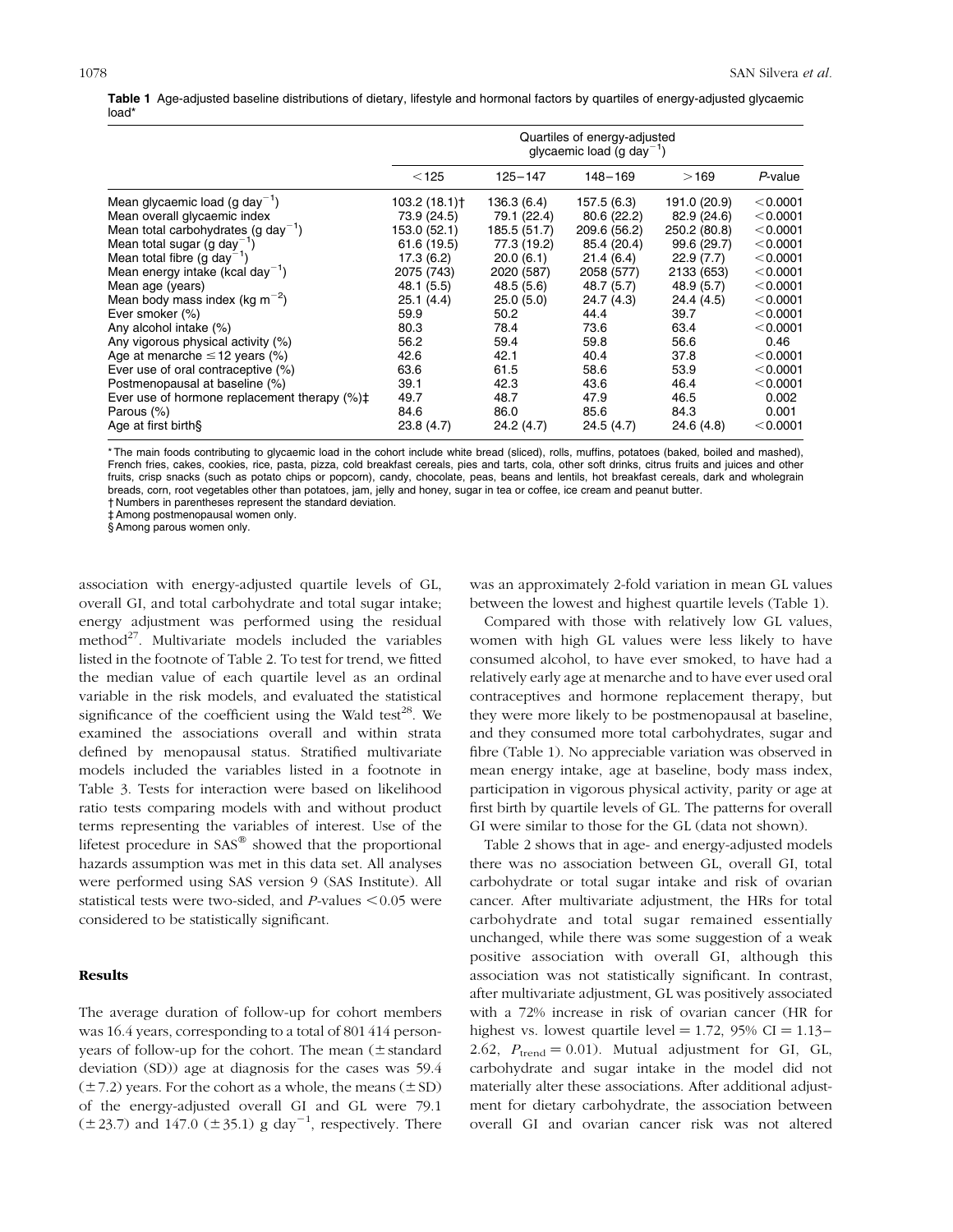Table 2 Adjusted\* hazard ratios and 95% confidence intervals for the association between overall glycaemic index, glycaemic load, total carbohydrate intake, total sugar intake and risk of ovarian cancer

|                                    |                                           | Hazard ratio<br>confidence interval (95% CI) |                           |  |
|------------------------------------|-------------------------------------------|----------------------------------------------|---------------------------|--|
|                                    | Cases/person-years                        | Age and energy<br>adjusted                   | Multivariate<br>adjusted* |  |
|                                    | Glycaemic load (g day <sup>-1</sup> )     |                                              |                           |  |
| < 125                              | 53/201 225                                | 1.00 (referent)                              | 1.00 (referent)           |  |
| $125 - 147$                        | 68/200 534                                | $1.30(0.91 - 1.88)$                          | $1.45(0.96 - 2.19)$       |  |
| $148 - 169$                        | 75/200 269                                | $1.44(1.00 - 2.06)$                          | 1.93 (1.29-2.88)          |  |
| >169                               | 68/199 385                                | $1.33(0.93 - 1.92)$                          | 1.72 (1.13-2.62)          |  |
| P for trend                        |                                           | 0.10                                         | 0.004                     |  |
| Overall glycaemic index            |                                           |                                              |                           |  |
| < 63                               | 70/200 001                                | 1.00 (referent)                              | 1.00 (referent)           |  |
| $64 - 76$                          | 65/200 653                                | $0.95(0.67 - 1.33)$                          | $1.26(0.81 - 1.98)$       |  |
| 77–92                              | 71/200 118                                | $1.03(0.74 - 1.44)$                          | $1.29(0.75 - 2.21)$       |  |
| > 92                               | 58/200 641                                | $0.82(0.58 - 1.17)$                          | $1.27(0.65 - 2.47)$       |  |
| P for trend                        |                                           | 0.37                                         | 0.66                      |  |
|                                    | Total carbohydrate (g day <sup>-1</sup> ) |                                              |                           |  |
| < 152                              | 59/201 124                                | 1.00 (referent)                              | 1.00 (referent)           |  |
| $152 - 191$                        | 78/200 523                                | $1.31(0.93 - 1.84)$                          | $1.33(0.89 - 1.98)$       |  |
| 192-236                            | 52/200 544                                | $0.85(0.58 - 1.24)$                          | $0.96(0.60 - 1.54)$       |  |
| >236                               | 75/199 223                                | $1.30(0.92 - 1.84)$                          | $1.33(0.75 - 2.35)$       |  |
| P for trend                        |                                           | 0.37                                         | 0.42                      |  |
| Total sugar (g day <sup>-1</sup> ) |                                           |                                              |                           |  |
| < 64                               | 60/200 227                                | 1.00 (referent)                              | 1.00 (referent)           |  |
| $64 - 79$                          | 63/200 662                                | $1.06(0.74 - 1.51)$                          | $1.13(0.76 - 1.69)$       |  |
| $80 - 95$                          | 80/200 385                                | $1.31(0.93 - 1.84)$                          | $1.68(1.14 - 2.47)$       |  |
| >95                                | 61/200,139                                | $0.98(0.87 - 1.41)$                          | 1.17 (0.76-1.79)          |  |
| P for trend                        |                                           | 0.85                                         | 0.21                      |  |

\* Multivariable models included age (time to event variable), body mass index in kg m<sup>-2</sup> (<25, 25-29,  $\geq$ 30), alcohol (any vs. none), use of hormone replacement therapy (ever vs. never), use of oral contraceptives (ever vs. never), parity (parous vs. nulliparous), age at menarche ( $\leq$  12 vs.  $>$ 12 years of age), menopausal status at baseline, total energy intake (as a continuous variable), participation in vigorous physical activity (any vs. none), energy-adjusted total fibre intake (quartiles), study centre and treatment allocation (intervention vs. control).

substantially (HR highest vs. lowest quartile  $= 1.25$ , 95%  $CI = 0.64 - 2.45$ , but the positive association between GL and ovarian cancer risk was somewhat stronger (HR highest vs. lowest quartile = 2.15, 95% CI =  $1.29 - 3.60$ ; data not shown).

While GL was positively associated with risk of ovarian cancer in both premenopausal and postmenopausal women (Table 3), the risk for the highest relative to the lowest quartile level appeared to be slightly greater among postmenopausal  $(HR = 1.89, 95\% \text{ CI} = 0.98 - 3.35,$  $P_{\text{trend}} = 0.03$ ) than among premenopausal women  $(HR = 1.65, 95\% \text{ CI} = 0.95 - 2.88, P_{trend} = 0.07)$ . However, on formal testing, the interaction between GL and menopausal status was not statistically significant  $(\chi^2(3) = 2.18, P = 0.54)$ . Similarly, although the HR for ovarian cancer risk associated with a relatively high overall GI was above unity among postmenopausal ( $HR = 1.88$ , 95% CI = 0.71 – 5.00,  $P_{\text{trend}} = 0.44$ ) but not premenopausal women  $(HR = 0.92, 95\% \text{ CI} = 0.37 - 2.29,$  $P_{\text{trend}} = 0.95$ , the interaction between GI and menopausal status was not statistically significant  $(\chi^2(3) = 4.37)$ ,  $P = 0.22$ ). There was no association between total carbohydrate intake and ovarian cancer risk among pre- or postmenopausal women  $(P_{\text{trend}} = 0.70$  and  $P_{\text{trend}} = 0.86$ , respectively), whereas for total sugar consumption there was no association with risk among premenopausal women but some suggestion of a positive association among postmenopausal women  $(P_{\text{trend}} = 0.84 \text{ and } P_{\text{trend}} = 0.08, \text{ respectively}).$ 

No heterogeneity of results was found upon stratification by smoking history (ever vs. never), age at menarche, use of hormone replacement therapy or alcohol consumption. There was some evidence of heterogeneity by parity (parous vs. non-parous) for GI  $(\chi^2(3) = 10.62,$  $P = 0.01$ ), but not GL  $(\chi^2(3) = 2.27, P = 0.52)$ , carbohydrate intake  $(\chi^2(3) = 6.07, P = 0.11)$  or sugar consumption  $(\chi^2(3) = 2.68, P = 0.44)$ .

The results for each of the analyses presented above were similar after exclusion of case subjects diagnosed within 1 year of recruitment  $(n = 10)$ .

#### Discussion

In the prospective study reported here, we found a strong positive association between GL and ovarian cancer risk over a 16-year follow-up period. In contrast, there was no association between overall GI, total carbohydrate or total sugar intake, and risk over a 16-year follow-up period in the total study population. Although the association with GL was slightly stronger in women who were postmenopausal at baseline than in those who were premenopausal, there was no statistical evidence of effect modification by baseline menopausal status. Indeed, given that 88% of ovarian cancer cases in our study population were diagnosed at or above 51 years of age, the average age at menopause in North America<sup>31</sup>, it is evident that our results are largely representative of ovarian cancers diagnosed postmenopausally. Our finding of an association with GL but not GI may reflect the fact that the proportion of high-GI foods in the diet may not be as good an indicator of physiological response as GL, which also takes into account the quantity of intake of rapidly absorbed carbohydrates<sup>26</sup>.

Only one previous study has examined the association between GI, GL and ovarian cancer risk. In that investigation, a case–control study in Italy, Augustin et  $al$ <sup>17</sup> analysed data on 1031 incident cases and 2411 controls, and found a statistically significant increase in ovarian cancer risk among women in the highest vs. the lowest quartile levels for GL and GI. Similar to our findings, upon stratification by menopausal status, GI and GL were associated more strongly with ovarian cancer risk among postmenopausal women $17$ .

Three case–control studies<sup>17,29,30</sup> and one prospective study $31$  have examined the association between total carbohydrate intake and ovarian cancer risk. Of these, two studies found a statistically significant positive association between total carbohydrate intake and risk $17,30$  and one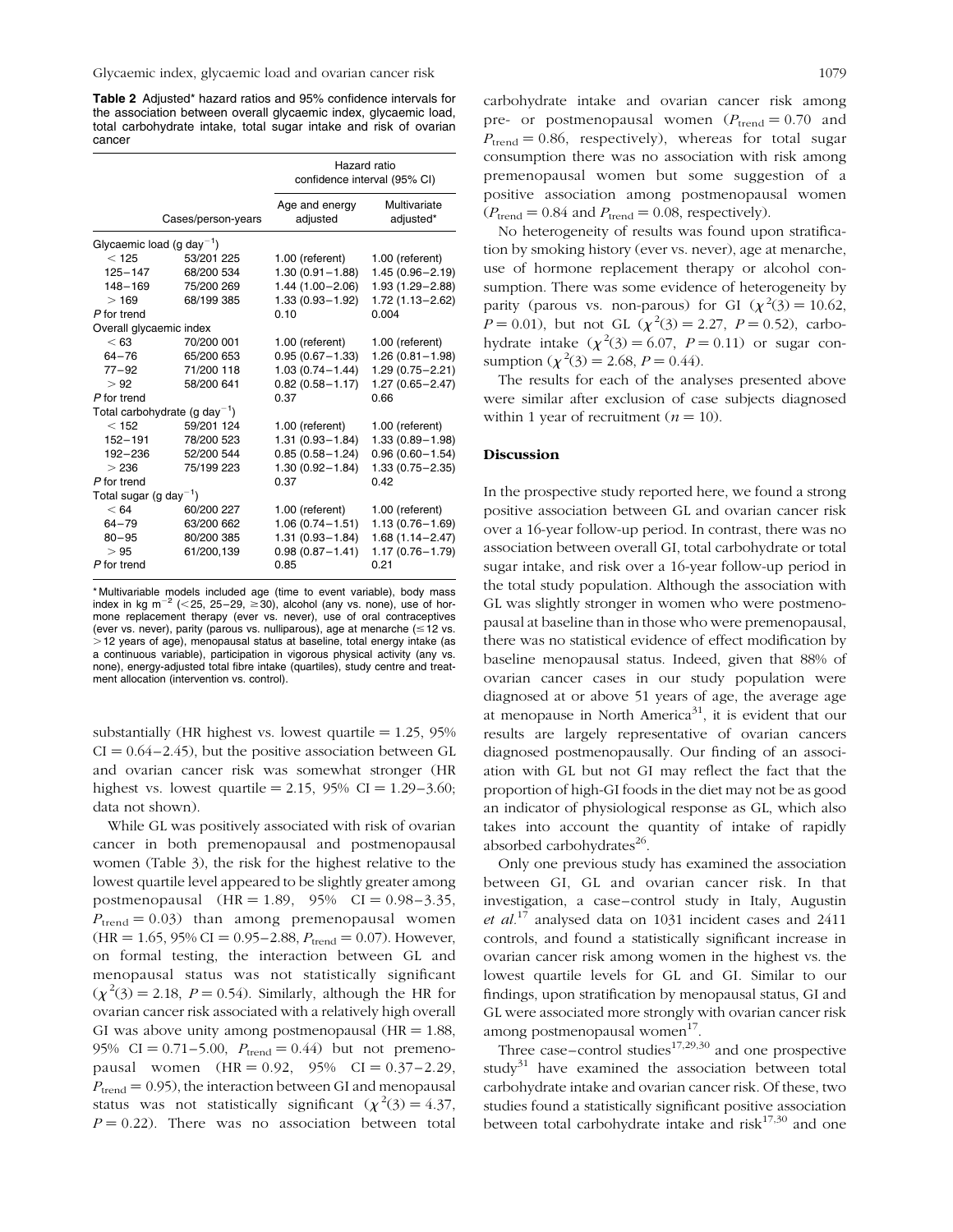Table 3 Adjusted\* hazard ratios and 95% confidence intervals for the association between overall glycaemic index, glycaemic load, total carbohydrate intake, total sugar intake and risk of ovarian cancer, stratified by menopausal status

|                                                    | Hazard ratio (95% confidence interval) |                     |                   |  |
|----------------------------------------------------|----------------------------------------|---------------------|-------------------|--|
|                                                    | Premenopausal                          | Postmenopausal      | P for interaction |  |
| No. of cases/person-years                          | 124/398 661                            | 109/292 524         |                   |  |
| Glycaemic load (g day <sup>-1</sup> ) <sup>+</sup> |                                        |                     |                   |  |
| < 125                                              | 1.00 (referent)                        | 1.00 (referent)     |                   |  |
| $125 - 147$                                        | $1.38(0.81 - 2.35)$                    | $1.58(0.81 - 3.06)$ |                   |  |
| $148 - 169$                                        | $1.54(0.90 - 2.64)$                    | $2.59(1.39 - 4.84)$ |                   |  |
| >169                                               | $1.65(0.95 - 2.88)$                    | $1.89(0.98 - 3.65)$ |                   |  |
| P for trend                                        | 0.07                                   | 0.03                | 0.54              |  |
| Overall glycaemic indext                           |                                        |                     |                   |  |
| < 63                                               | 1.00 (referent)                        | 1.00 (referent)     |                   |  |
| $64 - 76$                                          | $1.00(0.53 - 1.83)$                    | $1.67(0.86 - 3.25)$ |                   |  |
| $77 - 92$                                          | 1.30 (0.64-2.66)                       | $1.25(0.55 - 2.87)$ |                   |  |
| > 92                                               | $0.92(0.37 - 2.29)$                    | $1.88(0.71 - 5.00)$ |                   |  |
| P for trend                                        | 0.95                                   | 0.44                | 0.22              |  |
| Total carbohydrate (g day <sup>-1</sup> )          |                                        |                     |                   |  |
| $<$ 152                                            | 1.00 (referent)                        | 1.00 (referent)     |                   |  |
| $152 - 191$                                        | $1.29(0.75 - 2.20)$                    | $1.35(0.74 - 2.47)$ |                   |  |
| $92 - 236$                                         | $0.93(0.48 - 1.77)$                    | $0.98(0.49 - 1.99)$ |                   |  |
| >236                                               | $1.40(0.64 - 3.06)$                    | $1.26(0.54 - 2.93)$ |                   |  |
| P for trend                                        | 0.70                                   | 0.86                | 1.00              |  |
| Total sugar (g day <sup>-1</sup> )                 |                                        |                     |                   |  |
| < 64                                               | 1.00 (referent)                        | 1.00 (referent)     |                   |  |
| $64 - 79$                                          | $0.89(0.53 - 1.49)$                    | $1.67(0.87 - 3.21)$ |                   |  |
| $80 - 95$                                          | $1.38(0.84 - 2.26)$                    | $2.35(1.24 - 4.44)$ |                   |  |
| >95                                                | $0.87(0.49 - 1.56)$                    | $1.79(0.91 - 3.50)$ |                   |  |
| P for trend                                        | 0.84                                   | 0.08                | 0.31              |  |
|                                                    |                                        |                     |                   |  |

\* Multivariable models included age (time to event variable), body mass index in kg m<sup>-2</sup> (<25, 25-29,  $\geq$ 30), alcohol (any vs. none), use of hormone replacement therapy (ever vs. never), use of oral contraceptives (ever vs. never), parity (parous vs. nulliparous), age at menarche ( $\leq$  12 vs.  $>$  12 years of age), menopausal status at baseline, total energy intake (as a continuous variable), participation in vigorous physical activity (any vs. none), energy-adjusted total fibre intake (quartiles), study centre and treatment allocation (intervention vs. control).

† The total number of cases does not equal 264 because women classified as perimenopausal were not included in these analyses.

found no association<sup>29</sup>. In addition, Kushi et  $al.^{31}$  analysed data from the Iowa Women's Health Study (139 incident cases) and, in contrast to our findings, observed an 83% increase in ovarian cancer risk associated with the highest vs. the lowest quartile level of total carbohydrate intake  $(\text{relative risk} = 1.83, 95\% \text{ CI} = 1.07 - 3.13).$ 

To date, only two case–control studies have examined the association between total dietary sugar intake and ovarian cancer risk, of which one<sup>32</sup> found no association, while the other<sup>33</sup> found a positive association. We are unaware of any previous cohort studies that have examined total sugar intake in association with ovarian cancer risk.

Our data are limited by the possibility of error with respect to the measurement of diet and the calculation of GL. Error in the measurement of daily intake of carbohydrates and sugars may have resulted from inaccurate recall<sup>34</sup>. Furthermore, measurement error might have occurred due to the fact that the GI values of some foods are currently based on only one or two, often small, studies<sup>15</sup>. In addition, no biological specimens were collected and we were therefore unable to test for the presence of relevant biomarkers such as IGF. Finally, although we adjusted our estimates for a wide range of potentially confounding variables, uncontrolled confounding by dietary and other factors cannot be excluded.

In conclusion, the results of our study suggest that dietary GL is associated with an increase in the risk of ovarian cancer. Our findings add to the growing body of knowledge concerning the potentially deleterious effects of high-GL diets $35 - 37$ .

#### Acknowledgements

Sources of funding: This study was funded in part by the National Cancer Institute of Canada.

Conflict of interest declaration: There are no conflicts of interest to report.

Authorship responsibilities: M.J., G.R.H., A.B.M. and T.E.R. were involved with the administration of the initial intervention and data collection. S.A.N.S. was responsible for analysing the data and preparing the manuscript for submission.

Acknowledgements: We thank Statistics Canada, the provincial and territorial Registrars of Vital Statistics, and the Cancer Registry directors for their assistance in making the cancer incidence and mortality data available.